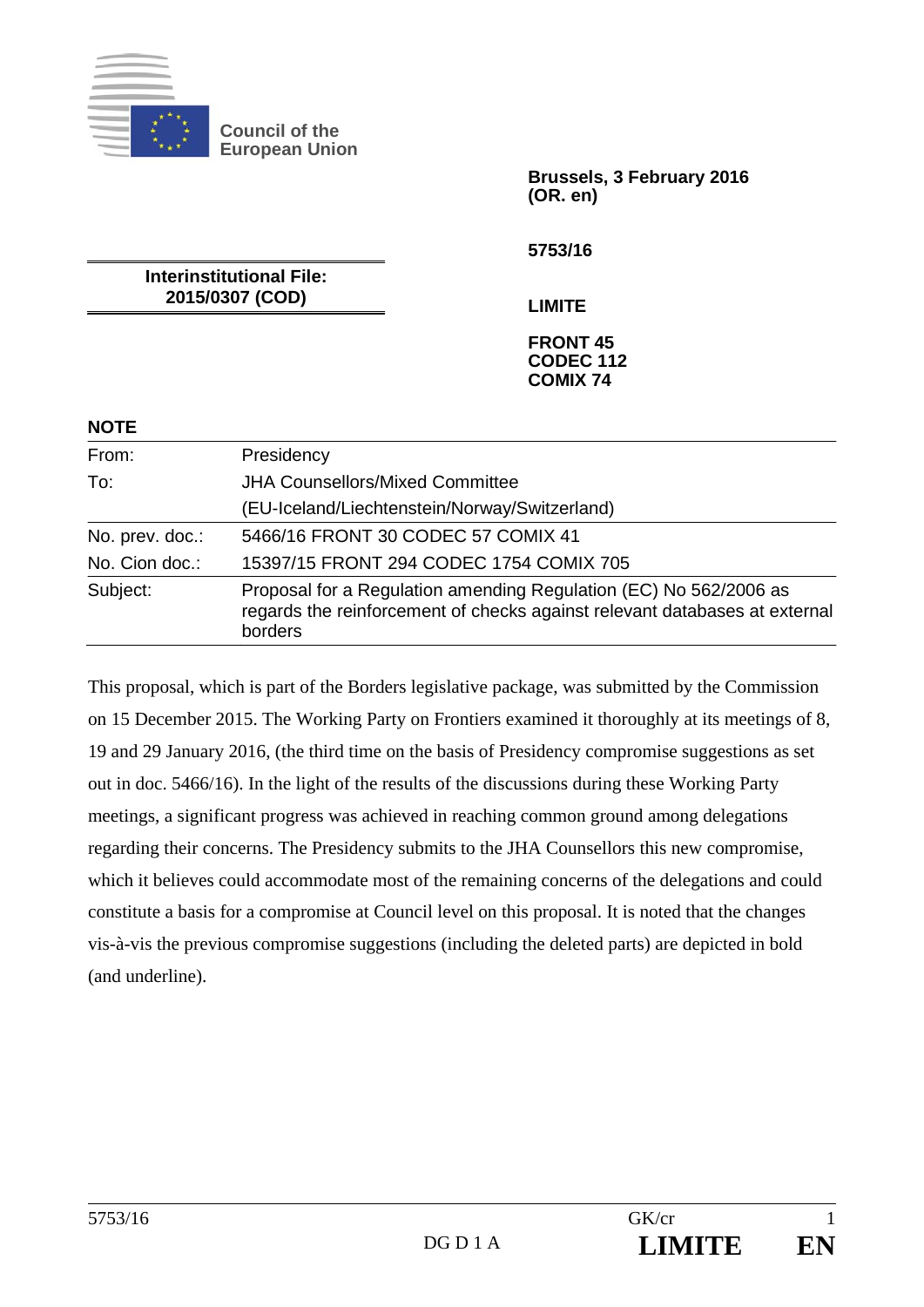The Presidency believes that the only essential outstanding issue is whether the air border s (along with the land and sea borders) should be included in the scope of possible cases of targeted checks of persons enjoying the right of free movement under Union law, in order to address a disproportionate impact on the traffic flow emanating from the systematic consultation of data bases for these persons. The Presidency is of the opinion that this issue should also be resolved in the prism of the need to find a balance between security priorities and the economic impact of the new measures on border controls that this draft Regulation is expected to bring about.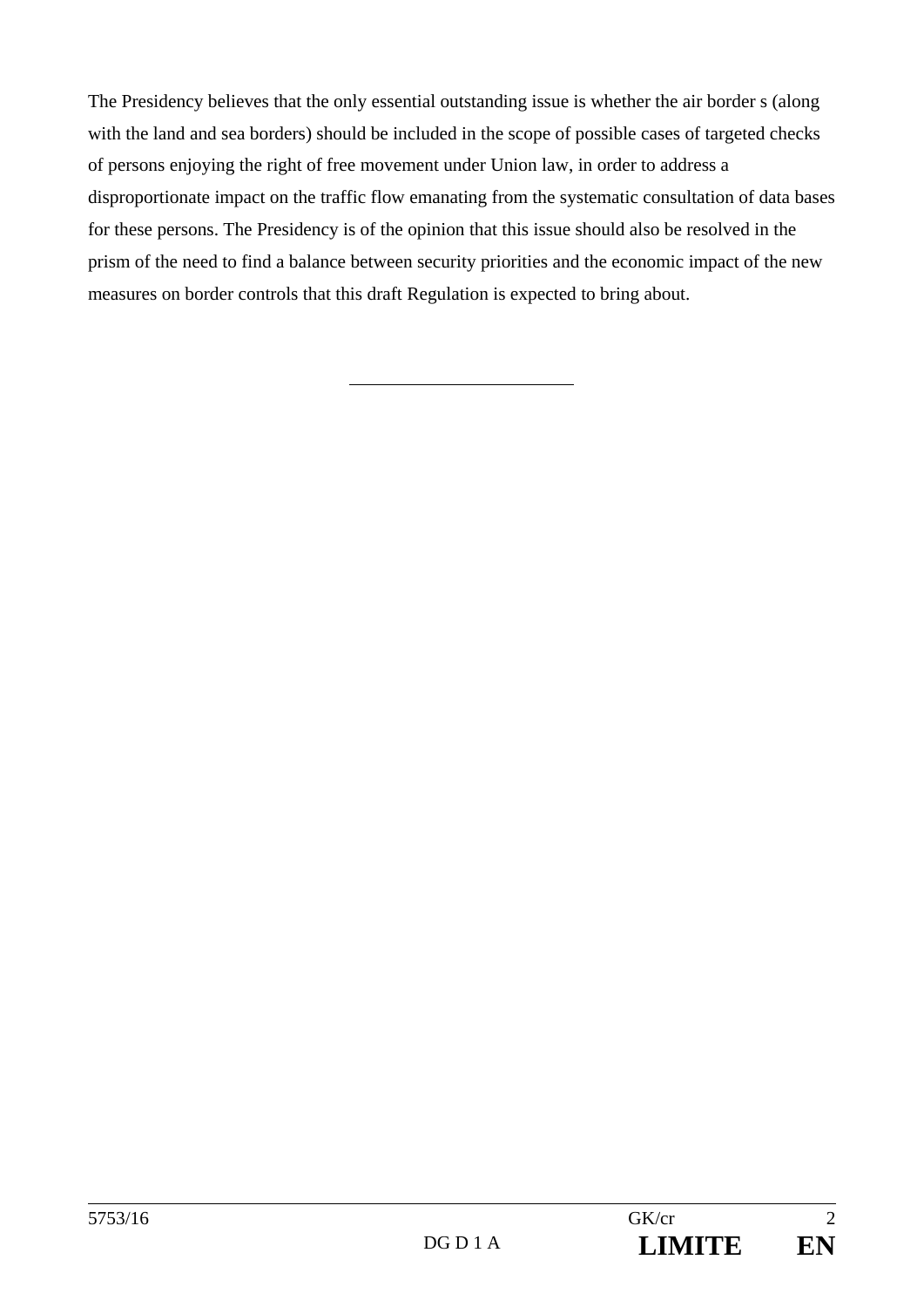# Recitals

- (1) Control at external borders remains one of the main safeguards of the area without controls at internal borders. It is carried out in the interest of all Member States. One of the purposes of such controls is to prevent any threat to the Member States' internal security and public policy, irrespectively of the origin of such threat.
- (2) The phenomenon of foreign terrorist fighters, many of whom are Union citizens, demonstrates the necessity to strengthen the checks at external borders with regard to Union citizens.

### **(2a) Member States are obliged to check systematically third country nationals against all databases on entry. It should be ensured that such checks are also carried out systematically on exit.** *(it is former Recital 8)*

- (3) The documents of persons enjoying the right of free movement under Union law should therefore be checked systematically against relevant databases related to stolen, misappropriated, lost and invalidated travel documents in order to avoid that persons hide their real identity.
- (4) Border guards should for the same reason also systematically check persons enjoying the right of free movement under Union law against relevant national and European databases in order to ensure that they do not represent a threat to internal security or public policy.
- (5) Technological developments allow in principle to consult relevant databases without delaying the process of crossing the border, as the controls on documents and persons can be carried out in parallel. **Automatic border control gates are particularly relevant in that context. The use of passenger information received in accordance with Council Directive 2004/82/EC, or in accordance with other Union or national legislation, may also contribute to speeding up the process of required controls during the border crossing process.** It is therefore possible without **disproportionate** negative effect on persons travelling in good faith to strengthen checks at external borders to better identify those persons who intend to hide their real identity or who are subject to relevant alerts for security reasons or for arrest. Systematic checks should be carried out at all external borders.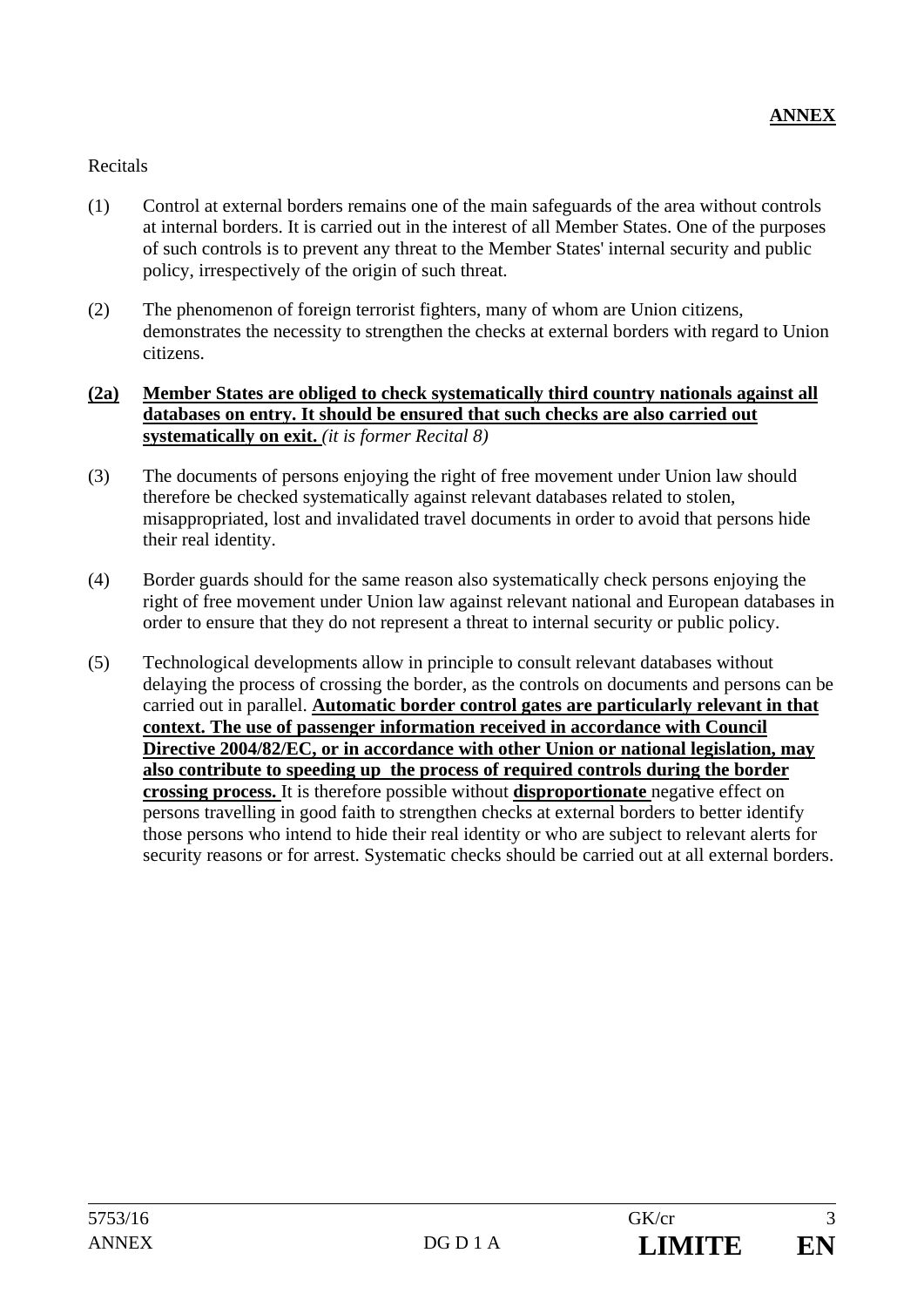- **(5a)** However, if systematic checks at land and sea borders were to have a disproportionate impact on the flow of traffic at the border, Member States should be allowed not to carry out systematic checks against databases but only if based on a risk analysis assessing that such a relaxation would not lead to a security risk. Such risk assessment should be transmitted to the Agency for the Management of Operational Cooperation at the External Borders of the Member States of the European Union established by Council Regulation (EC) No 2007/2004**<sup>1</sup>** and be the subject of regular reporting both to the Commission and to the Agency
- (6) With Council Regulation (EC) No 2252/2004**<sup>2</sup>** , the Union introduced the facial image and fingerprints as security elements in the passport of Union citizens. These security features have been introduced in order to render the passports more secure and establish a reliable link between the holder and the passport. Member States should therefore verify **at least one of** these biometric identifiers, in case of doubts on the authenticity of the **travel document** or on the identity of its holder. **The same approach should apply to the checks on the third-country nationals, where this is possible.**
- (7) This Regulation is without prejudice to the application of Directive 2004/38/EC of the European Parliament and of the Council<sup>3</sup>.
- (8) *(moved up in the Preamble and becomes Recital 2a).*
- (9) Since the objective of this Regulation, namely reinforcing the checks against databases at external borders in reply in particular to the increase of the terrorist threat concerns one of the safeguards of the area without internal border control and as such concerns the proper functioning of the Schengen area, it cannot be sufficiently achieved by the Member States **individually**, but can rather be better achieved at Union level, the Union may adopt measures, in accordance with the principle of subsidiarity as set out in Article 5 of the Treaty on European Union. In accordance with the principle of proportionality, as set out in that Article, this Regulation does not go beyond what is necessary in order to achieve those objectives.

 **1** Council Regulation (EC) No 2007/2004 of 26 October 2004 establishing a European Agency for the Management of Operational Cooperation at the External Borders of the Member States of the European Union (OJ L 349, 25.11.2004, p.1).

**<sup>2</sup>** Council Regulation (EC) No 2252/2004 of 13 December 2004 on standards for security features and biometrics in passports and travel documents issued by Member States (OJ L 385, 29.12.2004, p.1).

**<sup>3</sup>** Directive 2004/38/EC of the European Parliament and of the Council of 29 April 2004 on the right of citizens of the Union and their family members to move and reside freely within the territory of the Member States (OJ L 158, 30.4.2004, p. 77).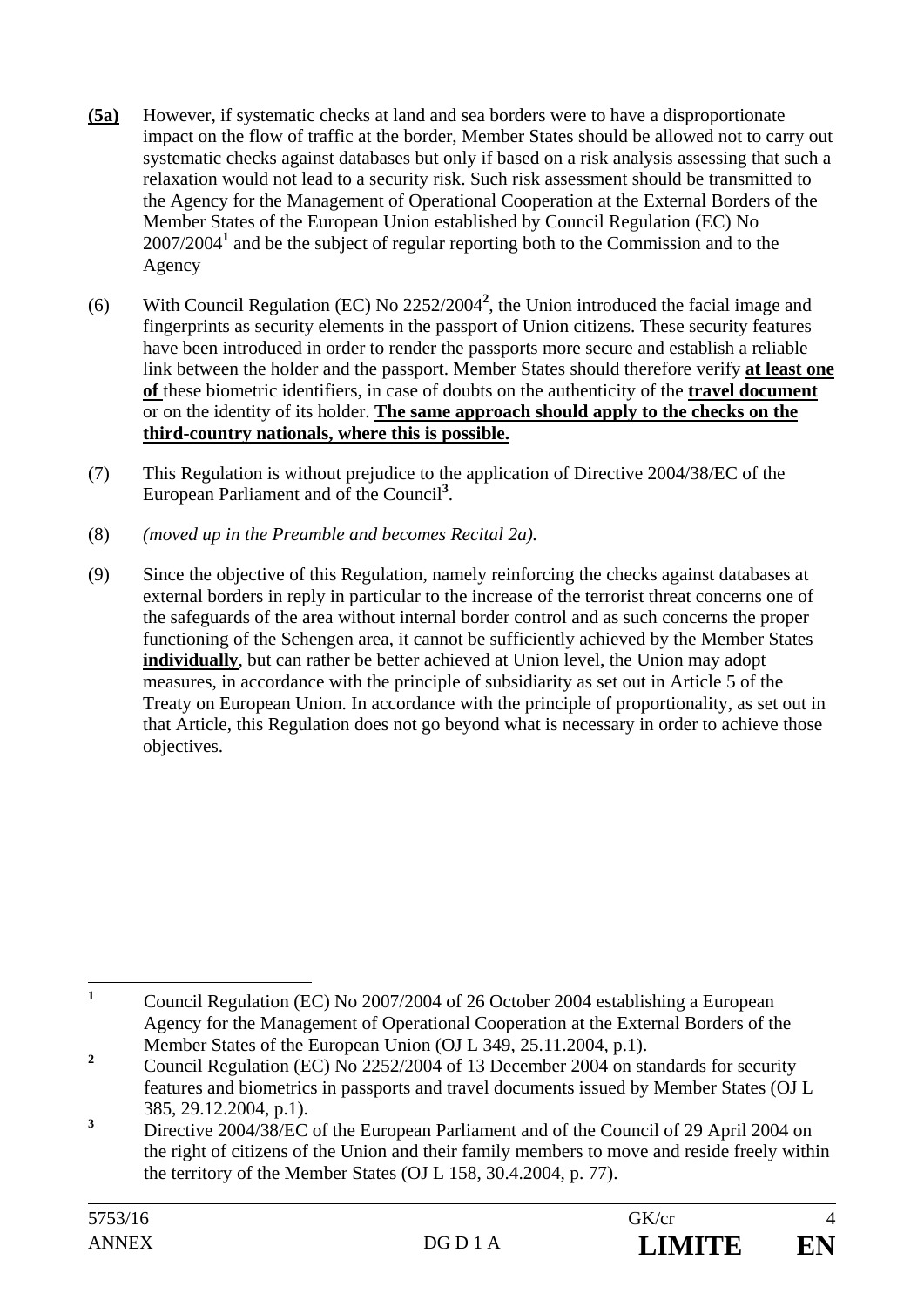- (10) In accordance with Articles 1 and 2 of the Protocol No 22 on the position of Denmark, as annexed to the Treaty on European Union and to the Treaty on the Functioning of the European Union, Denmark is not taking part in the adoption of this Regulation and is not bound by it or subject to its application. Given that this Regulation builds upon the Schengen *acquis*, Denmark shall, in accordance with Article 4 of that Protocol, decide within a period of six months after the Council has decided on this Regulation whether it will implement it in its national law.
- (11) This Regulation constitutes a development of the provisions of the Schengen *acquis*, in which the United Kingdom does not take part, in accordance with Council Decision 2000/365/EC**<sup>1</sup>** ; the United Kingdom is therefore not taking part in the adoption of this Regulation and is not bound by it or subject to its application.
- (12) This Regulation constitutes a development of the provisions of the Schengen *acquis*, in which Ireland does not take part, in accordance with Council Decision  $2002/192/EC^2$ ; Ireland is therefore not taking part in the adoption of this Regulation and is not bound by it or subject to its application.
- (13) As regards Iceland and Norway, this Regulation constitutes a development of the provisions of the Schengen *acquis* within the meaning of the Agreement concluded by the Council of the European Union and the Republic of Iceland and the Kingdom of Norway concerning the latters' association with the implementation, application and development of the Schengen *acquis*<sup>3</sup>, which fall within the area referred to in point A of Article 1 of Council Decision 1999/437/EC<sup>4</sup>.
- (14) As regards Switzerland, this Regulation constitutes a development of the provisions of the Schengen *acquis* within the meaning of the Agreement between the European Union, the European Community and the Swiss Confederation on the Swiss Confederation's association with the implementation, application and development of the Schengen *acquis*<sup>5</sup> which fall within the area referred to in Article 1, point A of Decision 1999/437/EC read in conjunction with Article 3 of Council Decision 2008/146/EC<sup>6</sup>.

 **1** Council Decision 2000/365/EC of 29 May 2000 concerning the request of the United Kingdom of Great Britain and Northern Ireland to take part in some of the provisions of the Schengen acquis (OJ L 131, 1.6.2000, p. 43).

**<sup>2</sup>** Council Decision 2002/192/EC of 28 February 2002 concerning Ireland's request to take part in some of the provisions of the Schengen acquis (OJ L 64, 7.3.2002, p. 20).

**<sup>3</sup>** OJ L 176, 10.07.1999, p.36.

**<sup>4</sup>** Council Decision 1999/437/EC of 17 May 1999 on certain arrangements for the application of the Agreement concluded by the Council of the European Union and the Republic of Iceland and the Kingdom of Norway concerning the association of those two States with the implementation, application and development of the Schengen acquis (OJ L 176, 10.07.1999, p.31).

**<sup>5</sup>** OJ L 53, 27.2.2008, p. 52.

**<sup>6</sup>** Council Decision 2008/146/EC of 28 January 2008 on the conclusion, on behalf of the European Community, of the Agreement between the European Union, the European Community and the Swiss Confederation on the Swiss Confederation's association with the implementation, application and development of the Schengen acquis (OJ L 53, 27.2.2008, p. 1).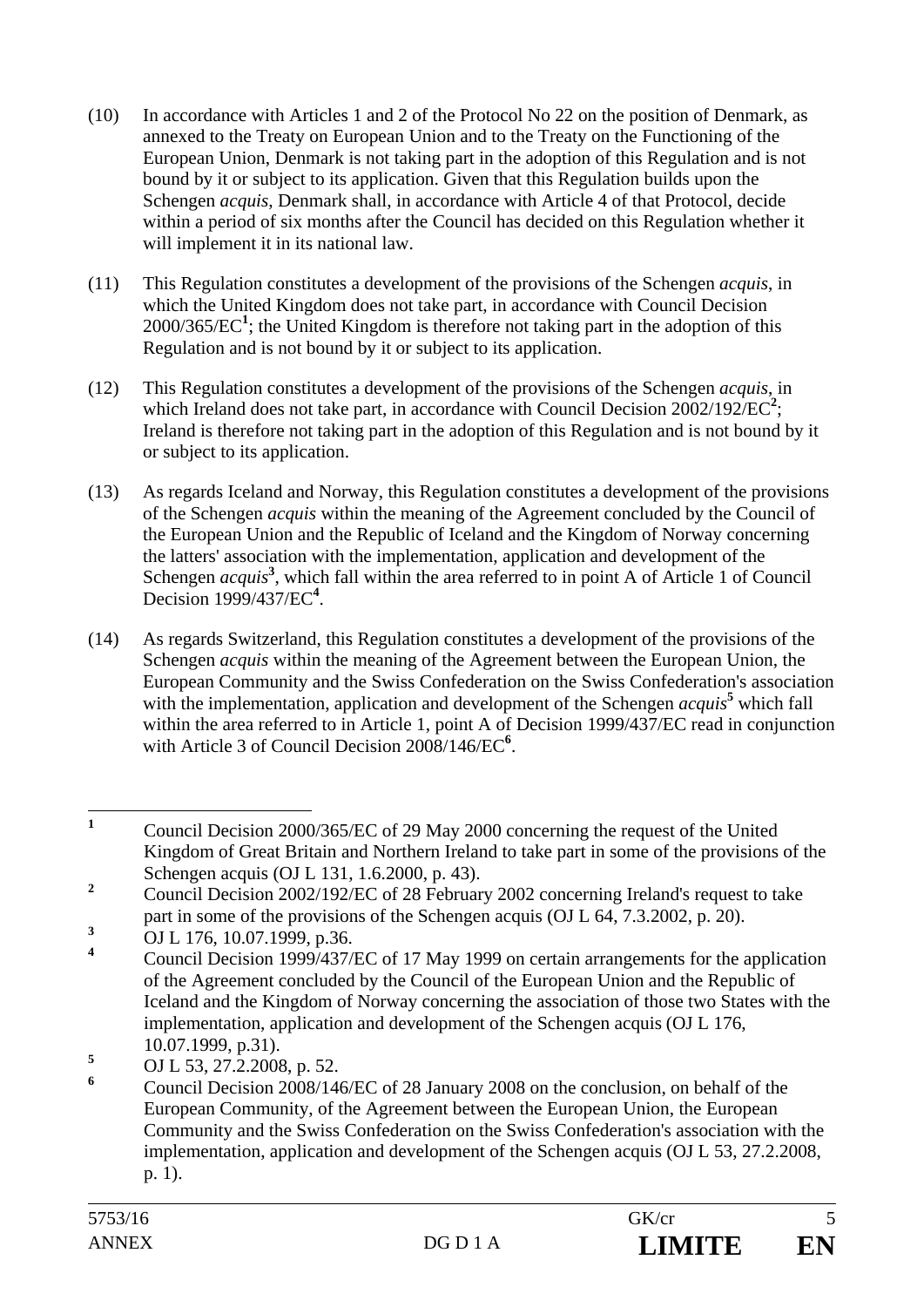- (15) As regards Liechtenstein, this Regulation constitutes a development of the provisions of the Schengen *acquis* within the meaning of the Protocol between the European Union, the European Community, the Swiss Confederation and the Principality of Liechtenstein on the accession of the Principality of Liechtenstein to the Agreement between the European Union, the European Community and the Swiss Confederation on the Swiss Confederation's association with the implementation, application and development of the Schengen *acquis***<sup>1</sup>** which fall within the area referred to in Article 1, point A of Decision 1999/437/EC read in conjunction with Article 3 of Council Decision 2011/350/EU**<sup>2</sup>** .
- (16) As far as the use of Schengen Information System is concerned this Regulation constitutes an act building upon, or otherwise relating to, the Schengen *acquis* within, respectively, the meaning of Article 3(2) of the 2003 Act of Accession and Article 4(2) of the 2011 Act of Accession.
- (17) This Regulation respects fundamental rights and observes the principles recognised in particular by the Charter of Fundamental Rights of the European Union.
- (18) Regulation (EC) No  $562/2006$  of the European Parliament and of the Council<sup>3</sup> should therefore be amended accordingly,

 **1** OJ L 160, 18.6.2011, p. 21.

**<sup>2</sup>** Council Decision 2011/350/EU of 7 March 2011 on the conclusion, on behalf of the European Union, of the Protocol between the European Union, the European Community, the Swiss Confederation and the Principality of Liechtenstein on the accession of the Principality of Liechtenstein to the Agreement between the European Union, the European Community and the Swiss Confederation on the Swiss Confederation's association with the implementation, application and development of the Schengen acquis, relating to the abolition of checks at internal borders and movement of persons (OJ L 160, 18.6.2011, p. 19).

**<sup>3</sup>** Regulation (EC) No 562/2006 of the European Parliament and of the Council of 15 March 2006 establishing a Community Code on the rules governing the movement of persons across borders (Schengen Borders Code) (OJ L 105, 13.4.2006, p.1).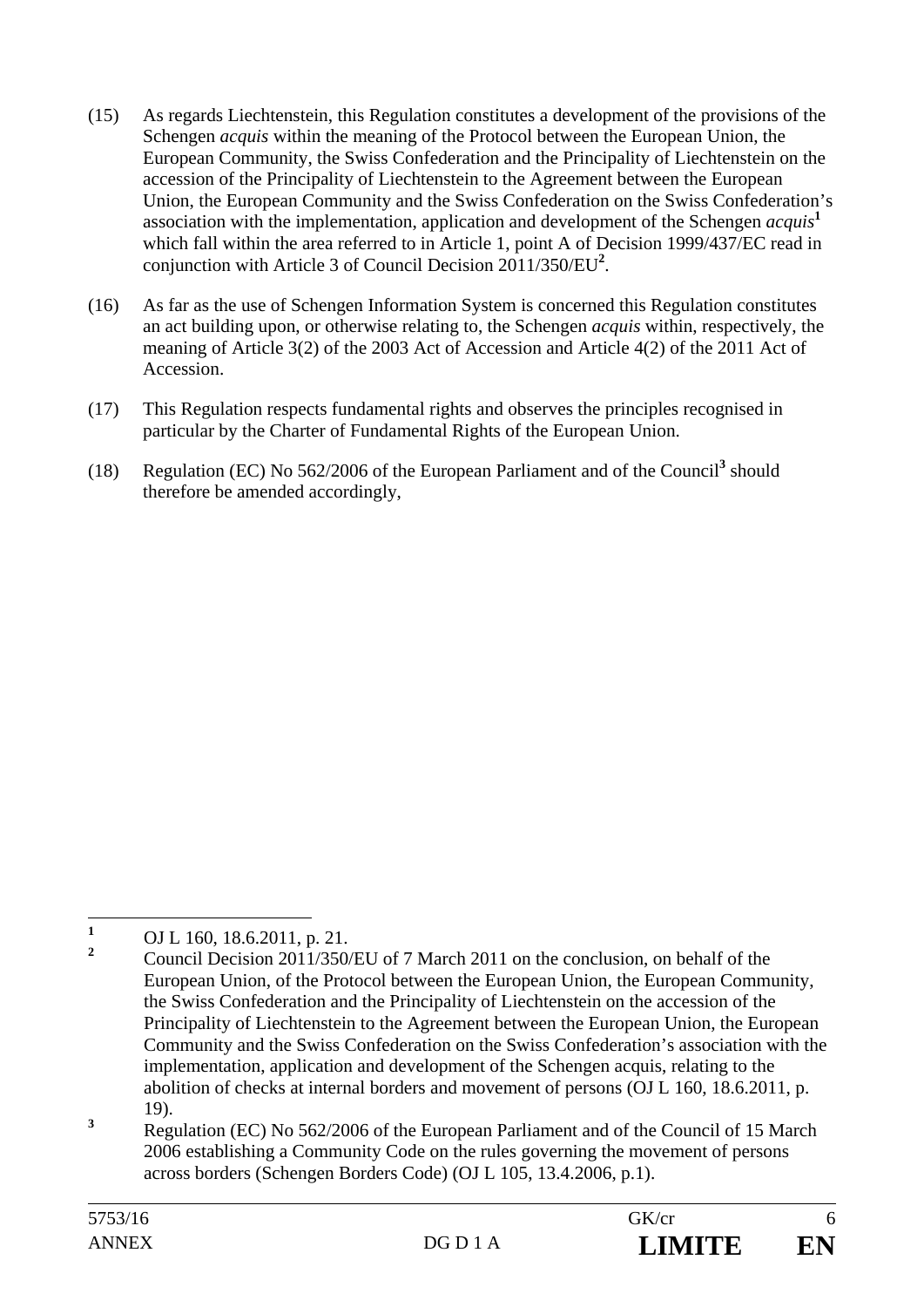## *Article 1*

Regulation (EC) No 562/2006 is amended as follows:

Article 7 is amended as follows:

(a) Paragraph 2 is replaced by the following:

"(2) On entry and on exit, persons enjoying the right of free movement under Union law shall be subject to the following checks:

(a) verification of the identity and the nationality of the person and the validity and authenticity of the travel document, including by consulting the relevant databases, in particular:

- (1) the Schengen Information System;
- (2) the Interpol database on stolen and lost travel documents;
- (3) national databases containing information on stolen, misappropriated, lost and invalidated travel documents

For passports and travel documents containing a storage medium as referred to in Article 1(2) of Council Regulation 2252/2004, the authenticity of the chip data shall be checked.

(b) verification that a person enjoying the right of free movement under Union law is not considered to be a threat to the internal security, public policy, international relations of any of the Member States or to public health, including by consulting the relevant Union and national databases, in particular the Schengen Information System.

Where there is doubt on the authenticity of the travel document or on the identity of its holder, the checks shall include the verification of at least one of the biometric identifiers integrated in the passports and travel documents issued in accordance with Council Regulation (EC) No 2252/2004\*. Where possible, such verification shall also be carried out regarding travel documents not covered by that Regulation **[…]**.

Where, at external land and sea borders, the **[…] consultation of the data bases** referred to in points a) and b) of the first subparagraph would have a disproportionate impact on the flow of traffic, Member States may decide to carry out those checks on a targeted basis at specified border crossing-points based on an assessment of the risks related to internal security, public policy, international relations of any of the Member States or a threat to public health.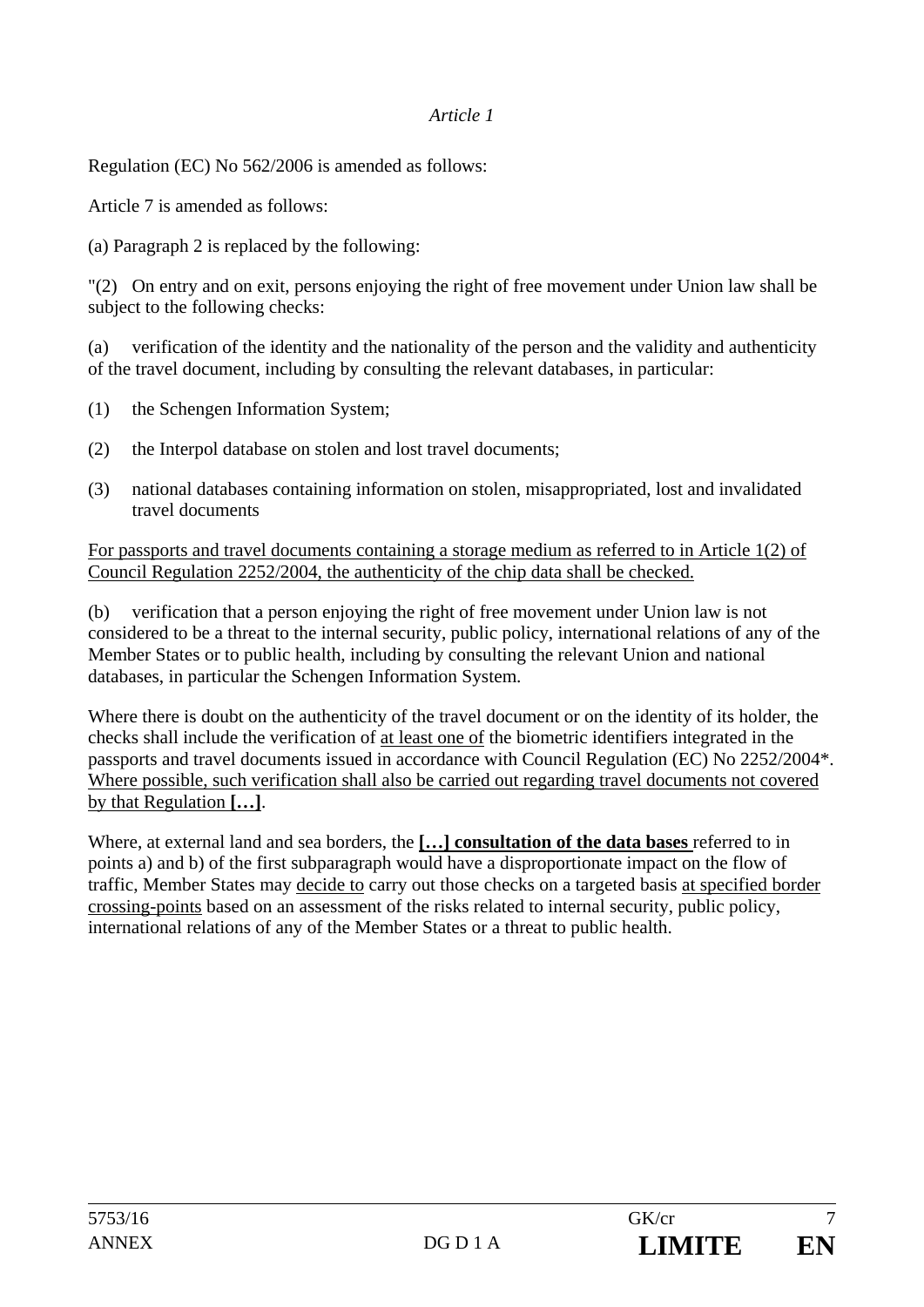The scope and duration of the temporary reduction to targeted checks shall be defined in accordance with a risk assessment, which shall be be updated regularly.

The risk assesment established by the Member State concerned shall explain the reasons for the temporary reduction to targeted checks and shall take into account, inter alia, the disproportionate impact on the flow of traffic and assess the possible risks and shall provide for statistics on passengers and incidents related to cross border crime.

Each Member State shall transmit its risk assessment to the Agency for the Management of Operational Cooperation at the External Borders of the Member States of the European Union established by Regulation (EC) No 2007/2004 and report every six months to the Commission and to that Agency on the application of the checks carried out on a targeted basis. **Member States shall notify other Member States and the Commission about their decision to temporarily carry out targeted checks.**

(2a) The consultation of the databases refered to in paragraph (2)(a), and the consultation of the relevant Union and national databases refered to in paragraphs (2)(b) may be carried out in advance based on passenger information received in accordance with Council Directive 2004/82(EC) or in accordance with other Union or national legislation.

In case this consultation is carried out in advance based on such passenger information, a verification shall take place at the border crossing point. **This process shall consist of a verification of the received advanced data against the data in the travel document and the verification of the identity and the nationality of the person concerned.[…]**. "

(aa) Paragraph  $(3)(a)(i)$  and (ii) are replaced by the following:

"(i) Verification of the identity and the nationality of the third country national and the validity and authenticity of the travel document, including by consulting the relevant databases, in particular:

(1) the Schengen Information System;

(2) the Interpol database on stolen and lost travel documents;

\_\_\_\_\_\_\_\_\_\_\_\_

<sup>\*</sup> Council Regulation (EC) No 2252/2004 of 13 December 2004 on standards for security features and biometrics in passports and travel documents issued by Member States (OJ L 385, 29.12.2004, p.1)."